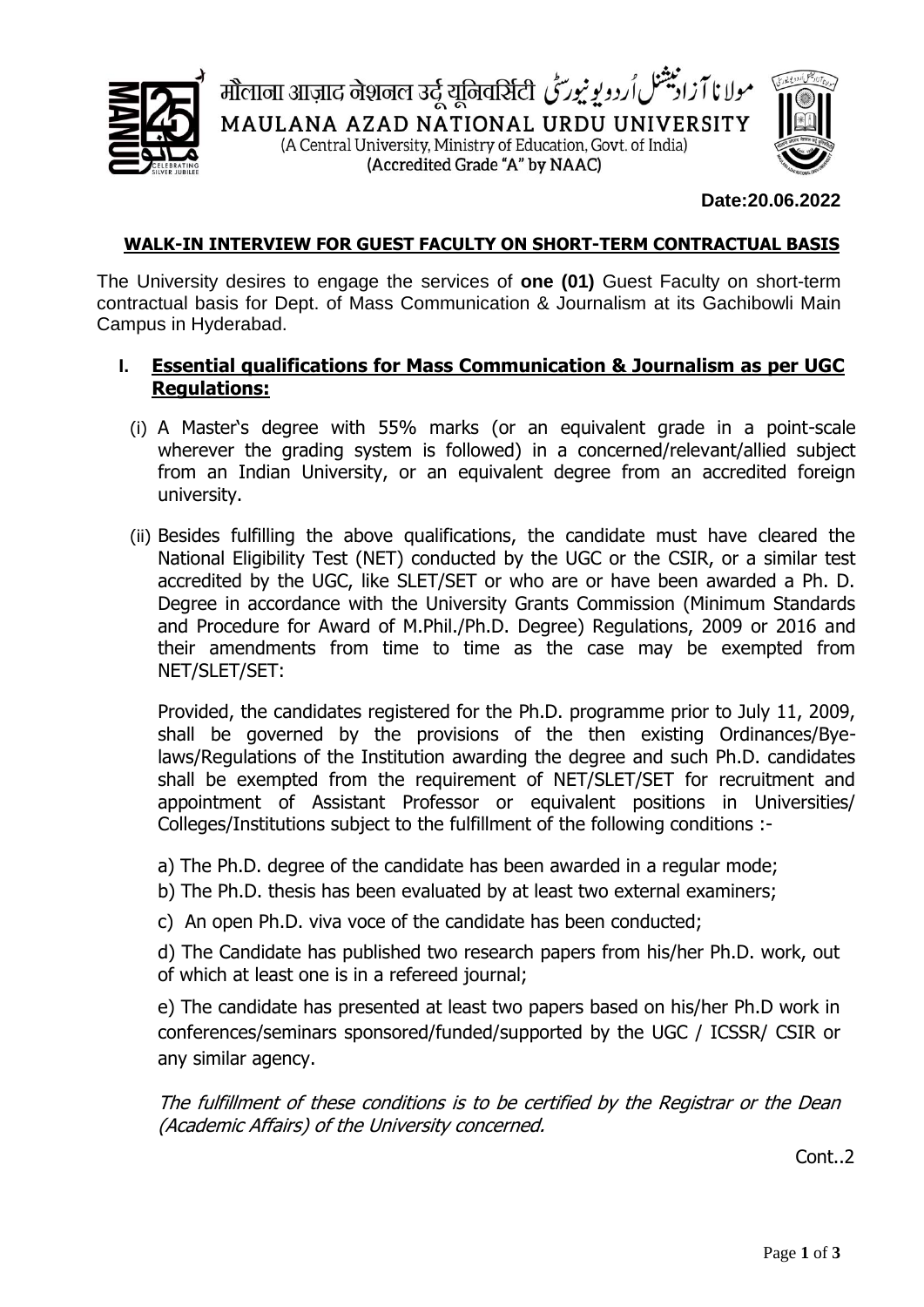





 Note: NET/SLET/SET shall also not be required for such Masters Programmes in disciplines for which NET/SLET/SET is not conducted by the UGC, CSIR or similar test accredited by the UGC, like SLET/SET.

OR

B. The Ph.D degree has been obtained from a foreign university/institution with a ranking among top 500 in the World University Ranking (at any time) by any one of the following: (i) Quacquarelli Symonds (QS) (ii) the Times Higher Education (THE) or (iii) the Academic Ranking of World Universities (ARWU) of the Shanghai Jiao Tong University (Shanghai).

# **II. Knowledge of Urdu:**

As per Section 4 of the University Act, the medium of instruction in the University is Urdu. Therefore, as a general policy, Urdu shall be compulsory for all the teaching posts. The candidate should either be from Urdu medium School/Madarsa or should have studied Urdu as a subject at X Std. or +2/Intermediate level or studied Urdu as one of the subject either at X or XII from Central or State Boards recognized by the Govt. of India or Madrasa Boards of State Government or NIOS/State Open Schools recognized by the Govt. of India (Ministry of HRD).

-------------------------------------------------------------------------------------------------------------------------------

- **III. Monthly Remuneration:** Salary not exceeding ₹50,000/- per month as per UGC norms.
- **IV. Age limit:** Preferably below 35 years.
- **V.** Selected candidates shall be liable to be posted at MANUU Headquarters at Hyderabad or any of the Institutions of the University in the country depending upon the requirements and exigencies of service.
- **VI.** The number of vacancies indicated in the Notification are tentative. The University reserves the right to increase /decrease the number of posts, at the time of selection and make appointments accordingly, if more vacancies do exist in between the advertisement and Selection Committee meetings.
- **VII.** University reserves the right not to fill any of the vacancies advertised, if the circumstances so warrant.

# **VIII. As per Clause 3.3(I) of the UGC Regulations, 2018:**

*The National Eligibility Test (NET) or an accredited test (State Level Eligibility Test SLET/SET) shall remain the minimum eligibility for appointment of Assistant Professor and equivalent positions wherever provided in these Regulations. Further, SLET/SET shall be valid as the minimum eligibility for direct recruitment to Universities/Colleges/ Institutions in the respective state only.*

Cont..3